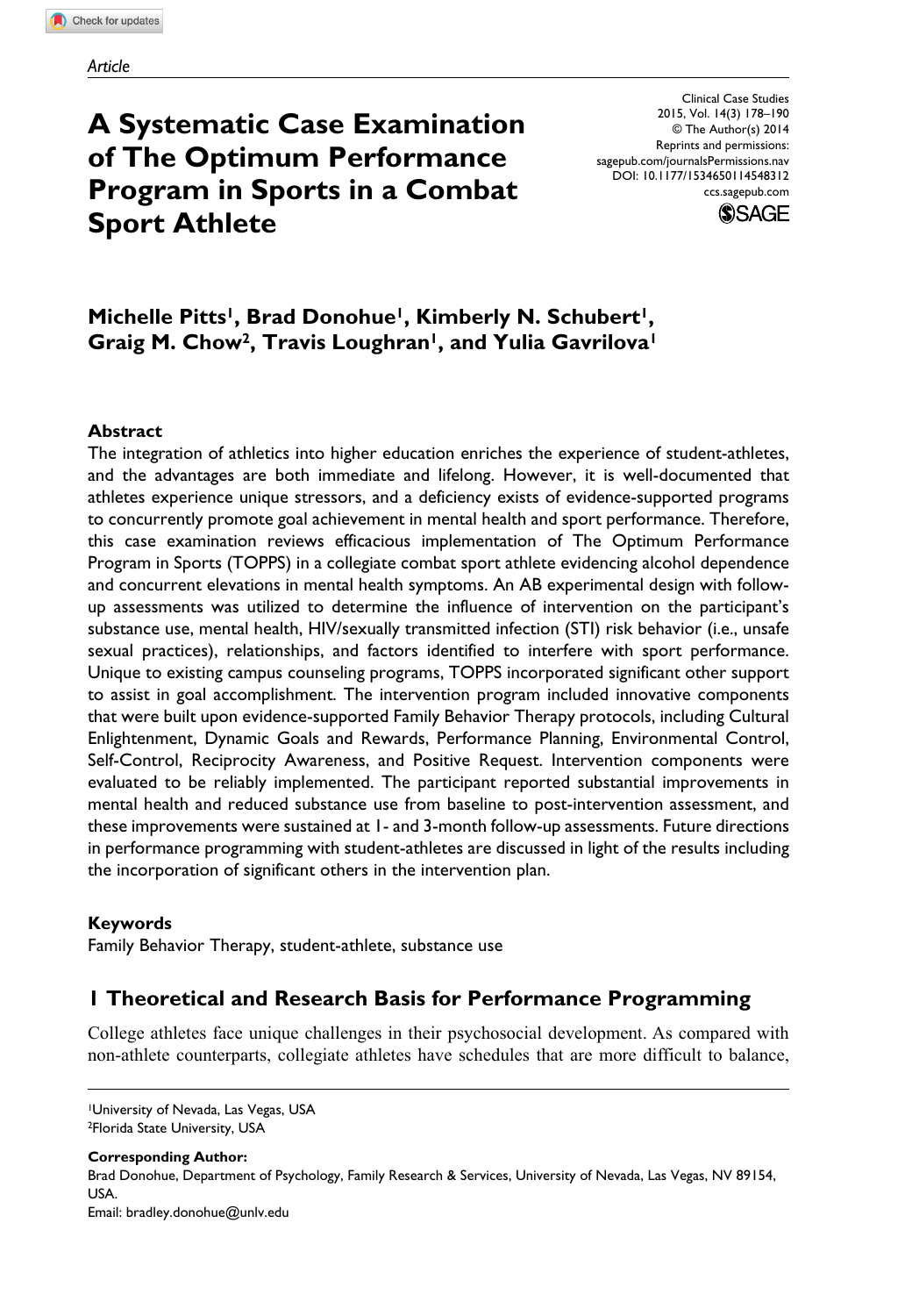academic pressures, limited opportunities for social interactions with individuals outside of their team, and physical or mental exhaustion (Saffici & Pellegrino, 2012). College athletes experience unique challenges that may lead to anxiety and emotional upset (Elison & Partridge, 2012). They are also at risk of experiencing identity conflicts (Pinkerton, Hinz, & Barrow, 2013), discomfort during untimely adjustments (Lu, Hsu, Chan, Cheen, & Kao, 2012), and fears related to failure (Elison & Partridge, 2012).

College athletes also interact within a culture that often reinforces substance use to commiserate losses and celebrate victories. They are at a significant risk to endanger themselves while using illicit drugs and alcohol (Hildebrand, Johnson, & Bogle, 2001; Martens, Dams-O'Connor, & Beck, 2006), with as many as 75% of student-athletes having reported binge drinking during the past 2 weeks (Brenner & Swanik, 2007). Heavy drinking patterns increase risk of driving under the influence of substances, sexual victimization (Leichliter, Meilman, Presley, & Chasin, 1998), engaging in unprotected sexual intercourse, and interpersonal concerns (Nelson & Wechsler, 2001). Therefore, substance abuse interventions for student-athletes are warranted (Donohue, Pitts, Gavrilova, Ayarza, & Cintron, 2013). Along these lines, professionals at university counseling centers report that the severity of student psychiatric problems has increased while resources for these programs have decreased (Benton, Robertson, Tseng, Newton, & Benton, 2003). This is particularly important for athletes because they are very unlikely to pursue college counseling services (Watson, 2005). Consequently, it is necessary to ensure that engagement and intervention services for mental health on college campuses are tailored to address the unique needs of athletes (i.e., adapt interventions to fit the culture of sport).

Inspired by the tenets espoused in Family Behavior Therapy (FBT; Donohue & Allen, 2011; Donohue & Azrin, 2011), The Optimum Performance Program in Sports (TOPPS) was initially developed in a clinical feasibility trial as an alternative intervention approach to traditional mental health service programs available to athletes (Donohue et al., 2014). In this initial pilot study, providers reliably examined TOPPS in the first 10 athletes who participated in the program. Results suggested that consumers were satisfied with intervention components while achieving concurrent goals specific to performance in both sports and mental strength and stability, including reduction of substance use and unsafe sexual activity. One of the cases in this study involved multiple baseline analysis to assist in the evaluation of specific components of TOPPS (Chow et al., 2014). The aforementioned case trial permitted details of intervention implementation to be disseminated and included systematic evaluation of intervention integrity, consumer satisfaction, and performance outcomes. However, intervention planning was restricted due to experimental design. Therefore, the current case examination depicts TOPPS administration in a collegiate combat sport student-athlete who participated in the Donohue et al. (2014) study. Unlike Chow et al. (2014), the current case was not limited by experimental restrictions, permitting an examination of intervention planning that was guided by the participant.

### **2 Case Introduction**

Max presented to the program as an undergraduate combat sport athlete upon self-identification of alcohol use problems. At the time of the referral, Max was a full-time student and was not employed. Max aspired to win a national collegiate championship with his team and he reportedly enjoyed the physical aspects of combative sports.

### **3 Presenting Complaints**

Max's self-identified goal for seeking services at TOPPS was to cease his use of alcohol. He reported several recent negative consequences as a result of alcohol binge drinking, which included arguments with his friends and parents, a decline in his academic performance, loss of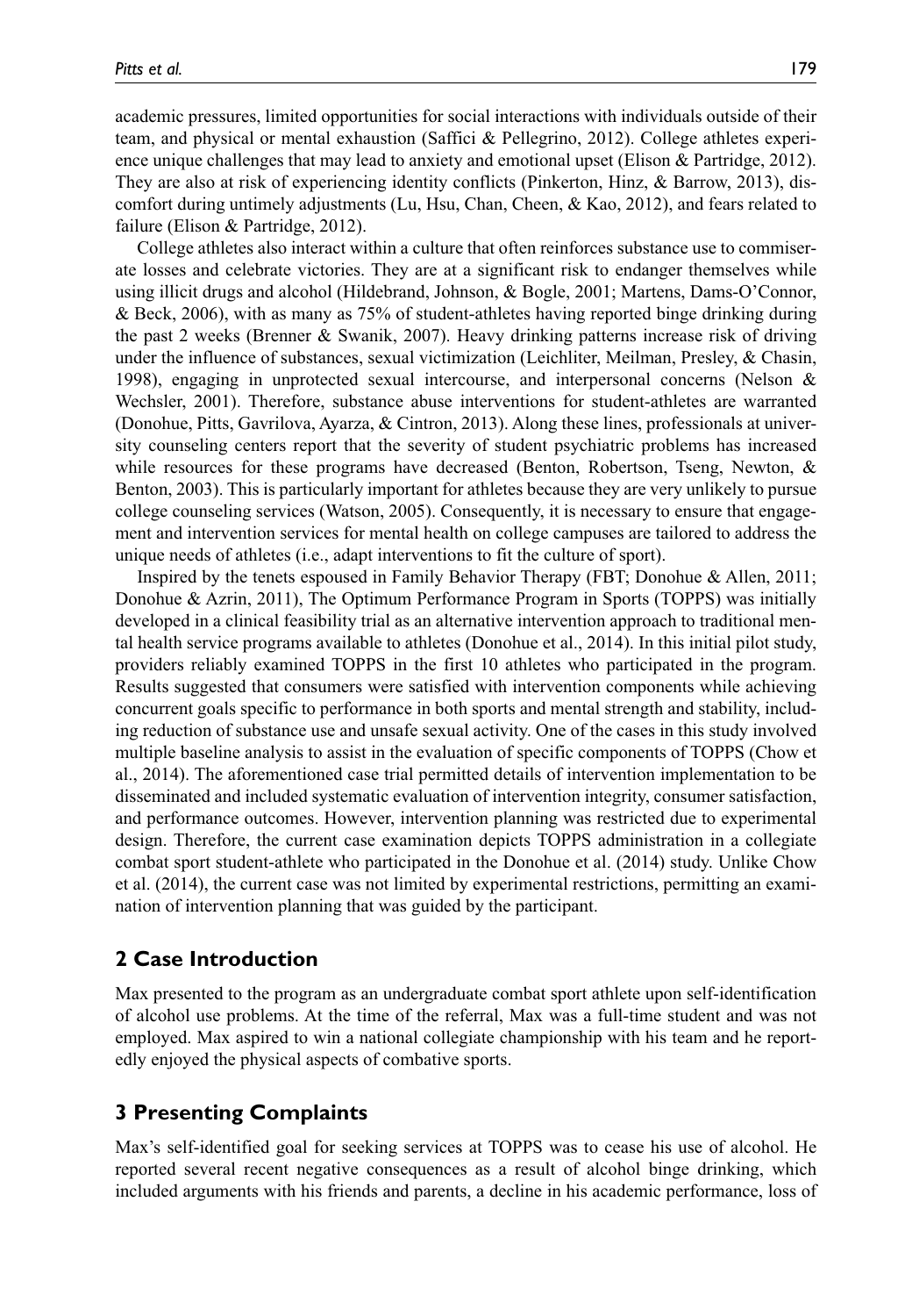friendships, and an alcohol-related legal citation. Max was concerned about his desire to continue using alcohol despite his experiences with recurrent and aversive consequences. He experienced anger from his perceived inability to stop his use, indicating, "I am too weak to not want to do it" and upset with having to seek help to address his drinking behaviors. When he attended social activities, he reported pressure to use alcohol and discomfort when sober. He expressed that drinking alcohol had become a part of his life, and was regularly used to "deal with problems." He reported blackouts, and that he was better off without his friends because they "turned their backs" on him due to his alcohol use.

# **4 History**

The onset of Max's alcohol use occurred when he was in high school. He reported that he initiated alcohol use as a way to "cope with life's problems," and he periodically drank to intoxicated states throughout high school and then "heavily" in college. He acknowledged that he felt pressured to drink alcohol because his social group was older than him and he wanted to impress them. He also experimented with cocaine, vicodin, oxycontin, Xanax, marijuana, psilocybin, codeine, and methyldioxymethamphetamine (i.e., "ecstasy"). The primary events just prior to Max seeking intervention services were negative consequences from alcohol use affecting his social relationships, a legal citation, and the urge to continue heavy alcohol consumption despite aversive consequences. Although Max reported that his grades in high school were affected by his use of alcohol, his academics in college had not yet been affected in the same way, according to him. Max reported that he enjoyed the feeling of letting his anger out through his combat sport.

# **5 Assessment**

A comprehensive assessment battery was administered to the participant by a trained technician to establish a baseline, and assist in determining goals for the intervention program. Measures included (a) the Structured Clinical Interview for *Diagnostic and Statistical Manual of Mental Disorders* (4th ed., text rev; *DSM-IV-TR*; American Psychiatric Association [APA], 2000; SCID-IV) to determine the presence or absence of *DSM-IV-TR* Axis I disorders (First, Spitzer, Gibbon, & Williams, 2002); (b) a urine drug test to assess presence or absence of barbiturates, benzodiazepines, oxycodone, prescription amphetamines, and steroids; (c) a hair follicle drug test to assess the presence or absence of amphetamines, cocaine, marijuana, opiates, and phencyclidine (PCP); (d) the Timeline Followback (TLFB) to obtain information regarding the number of days of binge drinking, drug use, unprotected sex, the number of alcoholic drinks consumed and the number of legal citations (Sobell, Sobell, Klajner, Pavan, & Basian, 1986); (e) Beck Depression Inventory–II (BDI-II; Beck, Steer, & Brown, 1996) to assess mood during the past 2 weeks, with higher scores reflecting greater symptoms (items rated 0 to 3); (f) Symptom Checklist-90-Revised (SCL-90-R; Derogatis, 1994) to assess psychiatric functioning (items were rated on a scale from 0 = *not at all* to 4 = *extremely*); (g) Sport Interference Checklist (SIC; Donohue, Silver, Dickens, Covassin, & Lancer, 2007) to assess the extent to which various factors affect his training and competition in sport (items rated on a scale from 1 = *never* to 7 = *always*); and (h) Student Athlete Relationship Instrument (SARI; Donohue, Miller, Crammer, Cross, & Covassin, 2007) to evaluate problems in relationships of athletes with their teammates, family, coaches, and peers (items rated on a scale from 1 = *strongly disagree* to 7 = *strongly agree*).

#### *Pre-Intervention Assessment Results*

Table 1 includes pre-intervention assessment results. A standardized *T* score ( $M = 50$ ,  $SD = 10$ ) is presented for the SCL-90-R variables in parentheses next to the raw score and was based on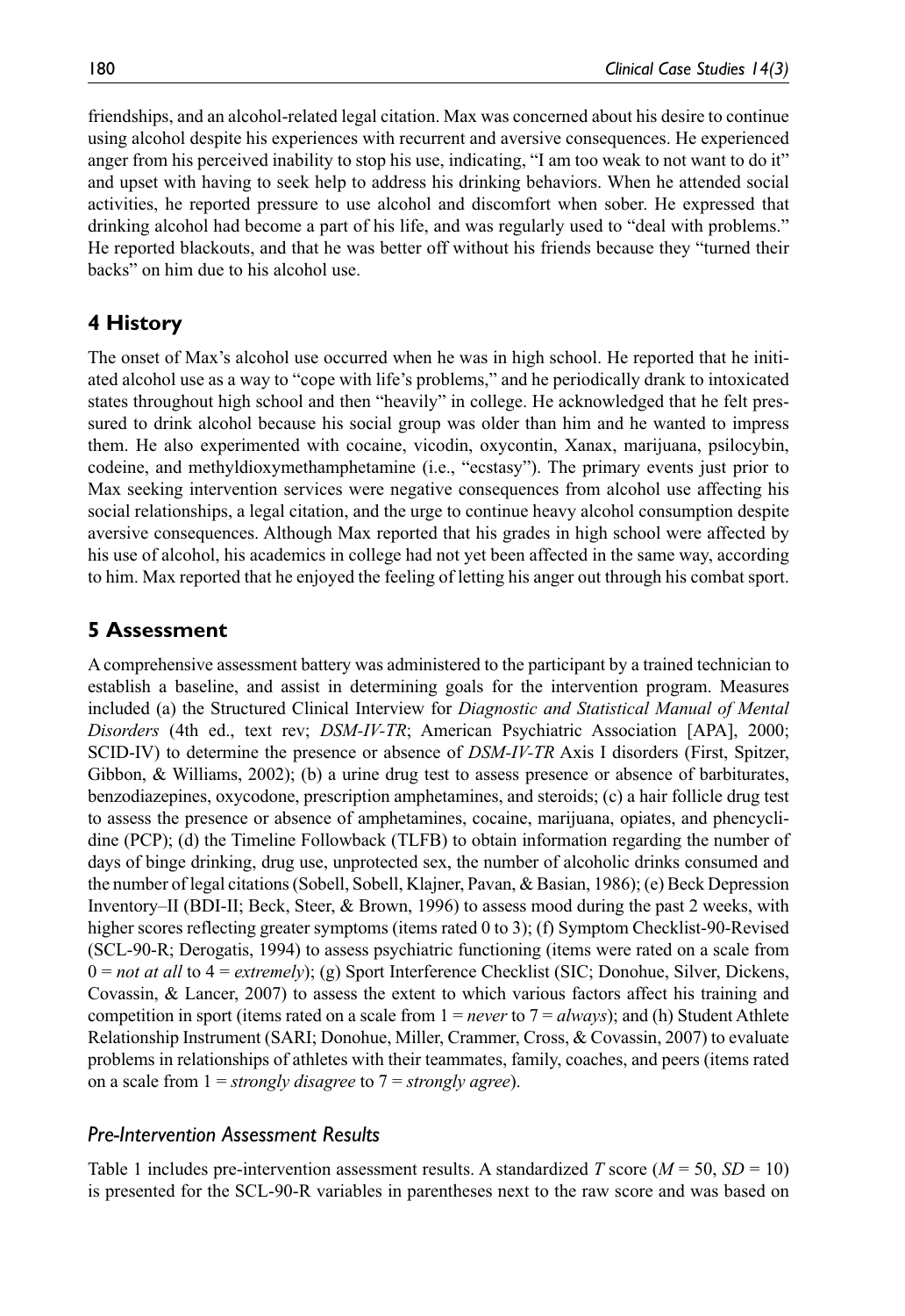| Measure                      | Pre-intervention | Post-intervention | I-month post-<br>intervention | 3-month post-<br>intervention |
|------------------------------|------------------|-------------------|-------------------------------|-------------------------------|
| <b>Timeline Followback</b>   |                  |                   |                               |                               |
| Days of binge drinking       | 3.50             | $0$ (-100%)       | $1.94(-45%)$                  | $1.48(-58%)$                  |
| Number of drinks             | 64.38            | $0$ (-100%)       | 29.03 (-55%)                  | $33.44 (-48%)$                |
| Days of drug use             | 0.25             | $0(-100%)$        | $0$ (-100%)                   | $0.49 (+96%)$                 |
| Days of unprotected sex      | 1.0              | $0.32(-68%)$      | $0.97(-3%)$                   | $0$ (-100%)                   |
| Number of legal citations    | 0.25             | $0$ (-100%)       | $0$ (-100%)                   | $0.5$ (+100%)                 |
| <b>SCL-90-R</b>              |                  |                   |                               |                               |
| Global Severity Index        | $1.67$ ( $>81$ ) | $0.96(72; -43%)$  | $0.87(69; -48%)$              | $0.88(71; -47%)$              |
| Somatization                 | 0.58(60)         | $0.83(65; +43%)$  | $0.67(63; +16%)$              | $0.42(57; -28%)$              |
| Obsessive-compulsive         | 1.7(74)          | $1.6(72; -6%)$    | $1.1(66; -35%)$               | $1.2(68; -29%)$               |
| Interpersonal sensitivity    | 2( >81)          | $1.11(69; -45%)$  | $0.89(67; -56%)$              | $0.67(64; -67%)$              |
| Depression                   | 2.15(>81)        | $0.85(65; -61%)$  | $1(69; -54%)$                 | $1(69; -54%)$                 |
| Anxiety                      | 1.8(>81)         | $0.5(62; -72%)$   | $0.5(62; -72%)$               | $0.8(67; -56%)$               |
| Hostility                    | 2.17(80)         | $0.83(63; -62%)$  | $0.67(63; -69%)$              | $0.67(63; -69%)$              |
| Phobic anxiety               | 0(47)            | 0(47;0%)          | $0.29(63; +100%)$             | $0.29(63; +100%)$             |
| Paranoid ideation            | $2.67$ ( $>81$ ) | $1.5(71; -44%)$   | $1.5(71; -44%)$               | $1.5(71; -44%)$               |
| Psychoticism                 | 1.9(80)          | $0.9(74; -53%)$   | $0.8(69; -58%)$               | $0.8(69; -58%)$               |
| Beck Depression Inventory-II | 15               | $10(-33%)$        | I7 (+12%)                     | 15(0%)                        |

**Table 1.** Summary of Results for Substance Use and Mental Health.

*Note.* The percentages presented in parentheses immediately to the right of each Timeline Followback score (equated per month during the respective assessment time period) and Beck Depression Inventory–II score indicates percentage reduction (−) or increase (+) relative to the respective baseline score. The numbers in parentheses to the immediate right of each SCL-90-R score are *T* scores and the percentage reduction (−) or increase (+) relative to the respective baseline score.

SCL-90-R = Symptom Checklist-90-Revised.

the norms for male non-patients. TLFB results are presented as a ratio of the occurrence of each behavior per 30-day period to provide a standardized summary as the number of days included in the assessment period varied across time points.

The SCID-IV pre-intervention assessment indicated that Max evidenced *DSM* (4th ed., text rev.; *DSM-IV-TR*; APA, 2000) diagnostic criteria for current alcohol dependence. On the TLFB, Max reported 3.5 days per month of binge drinking and 64 alcohol beverages per month. He also reported 0 days of cannabis use, 0.25 days per month of other drug use, one instance per 30 days of unprotected sex, and 0.25 legal citations per 30 days (1 legal citation during the 4-month period). Biological measures of substance use were negative and remained negative at the postintervention assessments. Pre-intervention assessment *T* score results for the SCL-90-R were elevated (i.e., 1 *SD* or more above the mean of 50) on the Global Severity Index, which is a single quantitative indicator of the status of psychological distress. His score was highly elevated and corresponded to the 99.9th percentile. Max's scores were also elevated on a number of symptom constructs including (listed in order of highest to lowest elevation: Interpersonal Sensitivity, Depression, Anxiety, Paranoid Ideation, Hostility, Psychoticism, Obsessive-Compulsive Symptoms, and Somatization). The elevated Depression construct was consistent with his BDI-II total score of 15, which corresponds to mild depression.

The SIC scores indicated that Max was generally experiencing interferences in his sport training and competition at average levels, although his scores on Dysfunctional Thoughts and Stress and Injury Concerns in the competition domain were elevated over 1 *SD* above the mean, indicating that he was experiencing interferences in these areas. SARI subscale scores for Family, Coach, and Peers and Teammates suggested an overall lack of problems in these relationships. However, examination of items indicated that Max did endorse teammates and peers encouraging him to drink alcohol, and feeling that he was not living up to the expectations of at least one of his family members.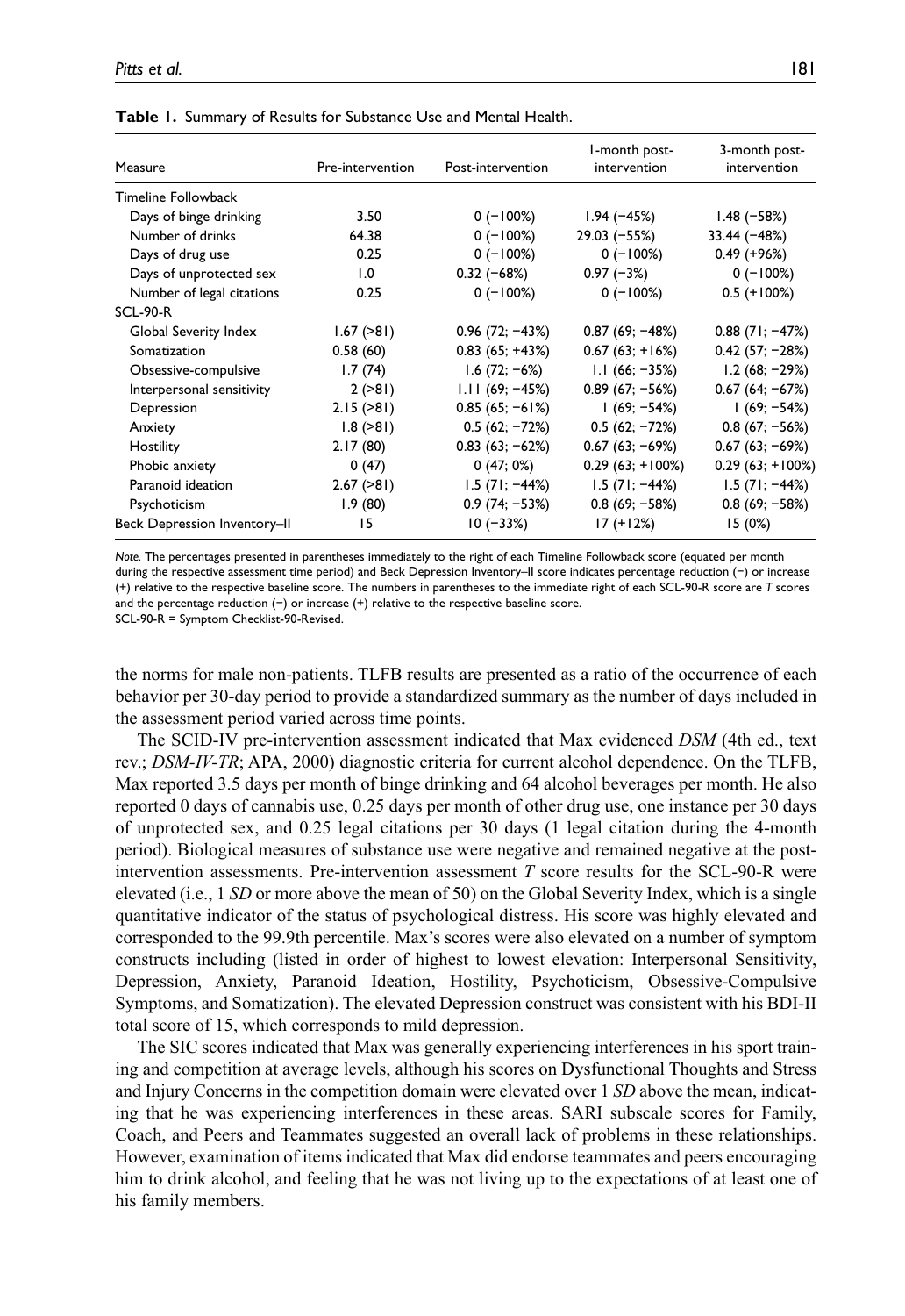### **6 Case Conceptualization**

Max's alcohol use was conceptualized to be influenced by a variety of factors, including social norming, modeling/social learning, desire for acceptance from others, and classical and operant conditioning, all of which maintained his use until recent negative consequences began to outweigh the reinforcing effects of alcohol. His alcohol use began in high school as a way to connect with older peers and engender feelings of acceptance. Max reported that his older friends introduced him to alcohol use and modeled acceptance and utility of drinking in social settings. In high school, his drinking was positively reinforced through his peer relationships and ability of alcohol to lessen anxiety and discomfort emanating from interpersonal insecurities (negative reinforcement). As Max transitioned into college, his alcohol consumption continued to elevate and became a normal part of his routine and activities with peers. Indeed, "hanging out" with other friends who used alcohol led him to erroneously believe that his heavy use of alcohol was a natural part of the culture of college. Although aversive consequences occurred due to alcohol use, such as hangovers or feeling upset with alcohol use, it was not until Max became alienated from his peer group due to frequent alcohol intoxication that he desired to reduce his use. Max's alcohol use contributed to his engagement in unprotected sexual activity, placing him at risk for HIV/sexually transmitted infections (STIs). He also reportedly engaged in alcohol use to assist in managing worrisome thoughts.

### **7 Course of Intervention and Assessment of Progress**

Max attended all 12 of his scheduled meetings at TOPPS. His parent attended most of these scheduled meetings, and a friend attended 1 of the meetings. Each meeting lasted between 60 and 90 min and occurred across a 3-month period. To integrate the field of mental health more fluidly with athletics, professionals at TOPPS utilized positively focused nomenclature (therapists instead of "performance coaches," "intervention meetings" instead of "treatment sessions," and problems were resurrected as goal-oriented behaviors). These changes were performed to assist in diminishing the stigmatizing nature many athletes ascribe to counseling (see Lopez & Levy, 2013). The intervention plan consisted of a battery of components that were administered successively and cumulatively based on Max's intervention goals. That is, intervention components were added with the passage of time, but reviewed to a progressively lesser extent relative to their initial implementation. The primary behaviors targeted in each of these intervention components, his response to each of these components, and the support provided by the attendance of his significant others are summarized below.

### *Meeting Agendas*

An agenda was established at the start of each meeting outlining the components to be implemented and the expected duration of each component. Max was encouraged to suggest potential modifications to agendas, although he did not request changes to any of the agendas. After the intended components were reviewed, the provider (i.e., performance coach) solicited a positive mind-set from Max. In this exercise, Max was instructed to provide an example of something that had gone well for him during the previous week and to indicate any outstanding efforts or personal accomplishments since the last meeting. Max appeared to enjoy this exercise and was quick to point out positive experiences or accomplishments, such as abstinence from alcohol over the past week or ample time spent studying. His parent provided additional positive experiences involving him and Max. The agendas assisted in maintaining meeting efficiency, limiting extraneous dialogue due to enhanced focus. Nevertheless, tangents occurred at times. His parent was clearly passionate about Max's well-being and exhibited a tendency to provide lengthy advice as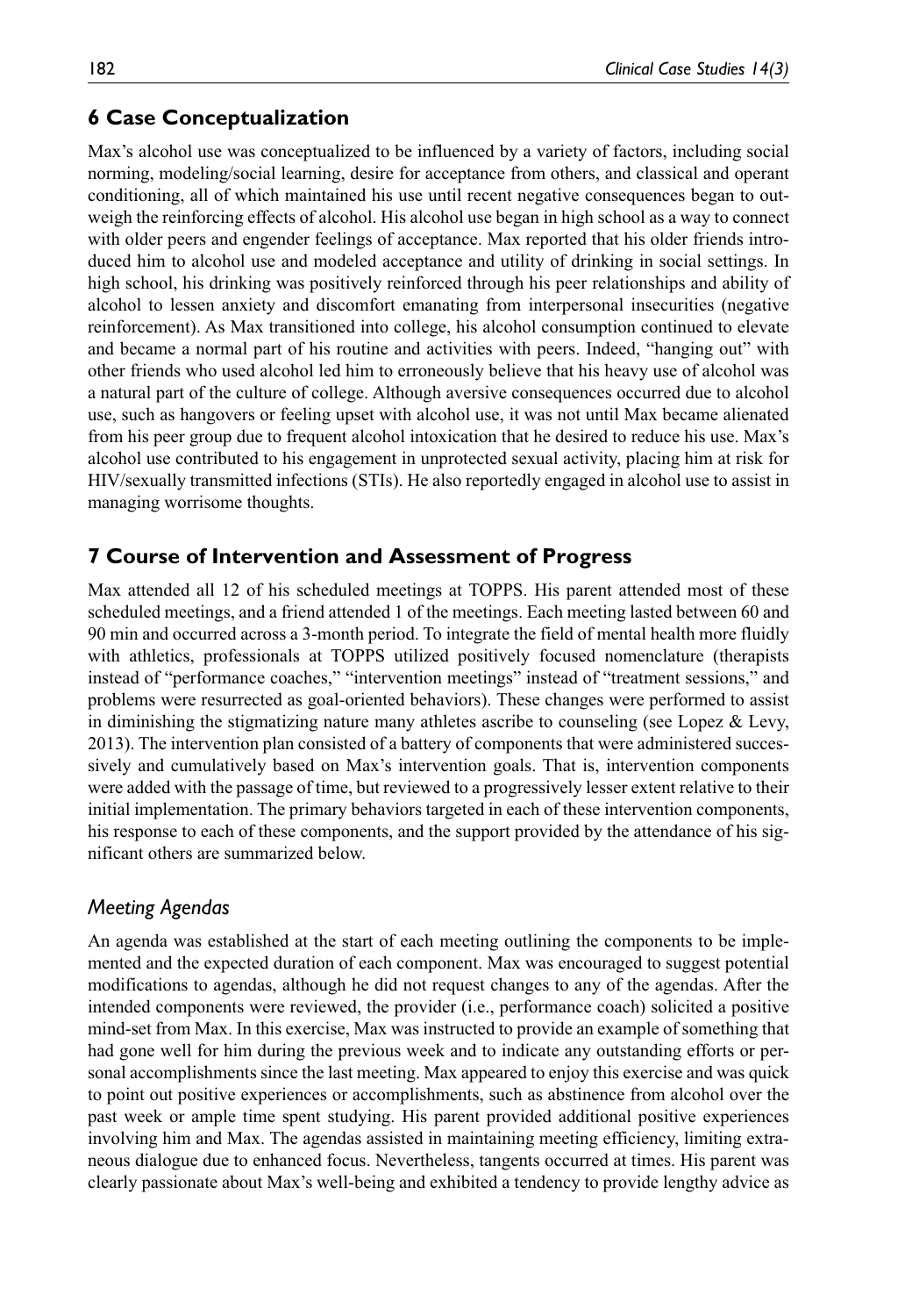to how Max could better accomplish his goals. In these circumstances, his parent was redirected to focus on Max's identified goals and the prescribed intervention component that was prepared for the agenda. Redirection techniques were implemented upon each instance of diversion from the prescribed topic, and the parent was able to enhance on-task support over time.

# *Meeting Conclusion*

A prescribed meeting conclusion exercise was implemented in each of the last six meetings, providing an opportunity to ensure that assignments were understood, solicitation of supportive others to include during the upcoming meeting, construction of a tentative agenda and scheduling for the next meeting, solicitation of positive things that occurred during the meeting, and inquiring what Max looked forward to in the coming week. Max would often comment on a part of the meeting he found most helpful, for instance, planning how to have fun without using alcohol. He attended weekly meetings until the program concluded at 12 meetings.

# *Program Orientation (Meeting 1)*

On the first meeting, a structured orientation was administered to provide information about the intervention program, including its structure and communication guidelines. During the Program Orientation, Max was queried regarding his feelings about the intervention program and his referral to the program, which assisted in better understanding his unique needs and his desire for improvements throughout the program. Program intervention components were briefly described. He expressed agreement to adhere to guidelines of the program, including attendance to all meetings, active participation in meetings, completion of program assignments, and compliance with communication guidelines.

# *Cultural Enlightenment (Meeting 1)*

Cultural enlightenment involved establishing rapport by discussing Max's perceived ethnic identity, important positive and negative experiences resulting from his ethnic culture, and how his culture could be considered during the implementation of the program. This conversation was facilitated by examining his responses to the Semi-Structured Interview for Consideration of Ethnic Culture Scale (SSICECS; Donohue et al., 2006) and subsequently discussing his responses to each item. Max was provided with validation and empathy for upsetting experiences, and positive experiences due to his ethnic background were embraced. His parent was present during Cultural Enlightenment and was instrumental in providing a full picture of how Max developed and interpreted his cultural identity. His parent provided perspective on the experience of observing Max come to an understanding of his cultural identity, which was described as a unique mix of cultural and ethnic backgrounds. This intervention component has been shown to enhance rapport and satisfaction with the interviewer (Donohue et al., 2006).

### *Dynamic Goals and Rewards (Meetings 2-12)*

Dynamic goals and rewards are established collaboratively with the athlete and supportive other and monitored in all subsequent meetings. Results from the baseline assessment were reviewed regarding item and subscale elevations, and Max's responses to these items were subsequently reviewed during the second meeting with him. The goals component was implemented in 11 meetings, utilizing the first 2 meetings to determine optimal goals and strategies for their attainment that were solicited from Max. Subsequent meetings were focused on goal progress. Max was also prescribed program goals that have been found to be important for college athletes (i.e., avoid alcohol and illicit drugs, maintain positive relationships, safe sexual behaviors, abstain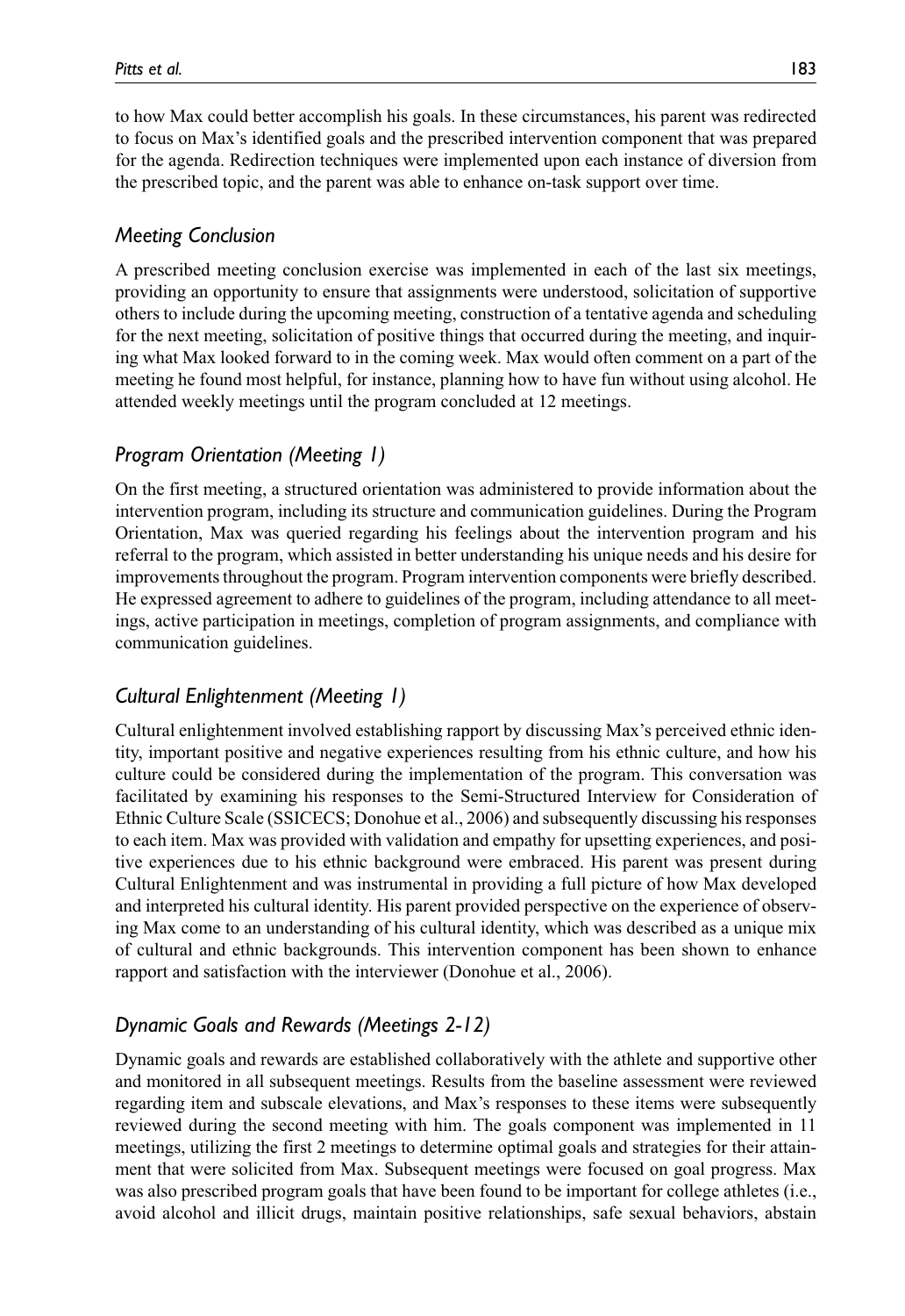from gambling, maintain positive communication, meeting attendance, ensuring a supportive other is available to attend meetings, completion of practice assignments). Throughout the program, some of Max's goals changed to reflect differences inherent to sport training and the academic semester. Six of his goals were related to sport training (e.g., going to the gym) and five goals reflected academics and relationships (e.g., study time and activities). Once established, Max's goals were reviewed in every meeting to determine progress in goal achievement and discuss how goals may be modified or prioritized from week to week. During meetings where Max's parent was present, his parent provided feedback on how Max could optimally accomplish his goals. For instance, Max set a goal to engage in productive activities to assist in reducing boredom that would often act as a trigger for using alcohol, and his parent offered to assist in generating goal-compatible activities. Throughout the program, it was evident that Max made progress on his goals and that he was committed to reducing his alcohol use. This intervention component enabled Max to increase his skill in avoiding alcohol use and brainstorm options incompatible with drinking. The format of this intervention (i.e., having a list of potential goals and a menu of potential rewards for goal accomplishment) permitted Max to change his goal focus each week and to be contingently rewarded for exceptional efforts in accomplishing a higher percentage of goals. For instance, one week he accomplished about 80% of his goals, and he received about 80% of the available rewards from his parent. Thus, goals and rewards are dynamic from week to week.

#### *Performance Planning (Meeting 3)*

This collaborative approach to intervention planning provides an opportunity for the athlete to set the priority of intervention component implementation. Performance Planning was implemented in the meeting, following the establishment of dynamic goals. All TOPPS components were briefly described to Max, and he was queried to indicate how he believed each component might be able to assist him in reaching his goals. Next, he ranked all six components regarding implementation priority and indicated how he arrived at each ranking. Max ranked the following components, listed here in order of his priority: Environmental Control, Self-Control, Positive Request, Financial Management, Reciprocity Awareness, and Career Planning and Job-Getting Skills Training. Max was informed that the intervention components would be administered in the order in which he rated them and that he would have the opportunity to adjust the order and/ or amount of time spent on the individual components in situ.

#### *Environmental Control (Meetings 8, 10, and 12)*

This intervention component protocol is utilized to identify, monitor, and eliminate or control stimuli that have led to goal-incompatible behaviors in the past, and identify, monitor, and increase time spent with stimuli that are goal-compatible people and activities. This component was implemented during three meetings, where Max exemplified skill in identifying goal-compatible behaviors that included specific family members and friends, athletic activities, and a variety of activities incompatible with alcohol use. During the first meeting this component was implemented, Max identified goal-incompatible behaviors, which were related largely to alcohol use and situations associated with upset in his relationships with others. After identification of goal-compatible and incompatible behaviors, Max brainstormed ways to ensure that he was spending more time engaged in behaviors on the goal-compatible list and less time engaged in behaviors on the goal-incompatible list. In subsequent weeks, Max demonstrated success in his ability to avoid many situations in which he typically would have consumed alcohol (i.e., attending parties and spending time with specific friends). Therefore, much of the discussion involved increasing plans to engage in goal-compatible activities that replace the social function of alcohol use. After creating the list of goal-compatible and incompatible behaviors and brainstorming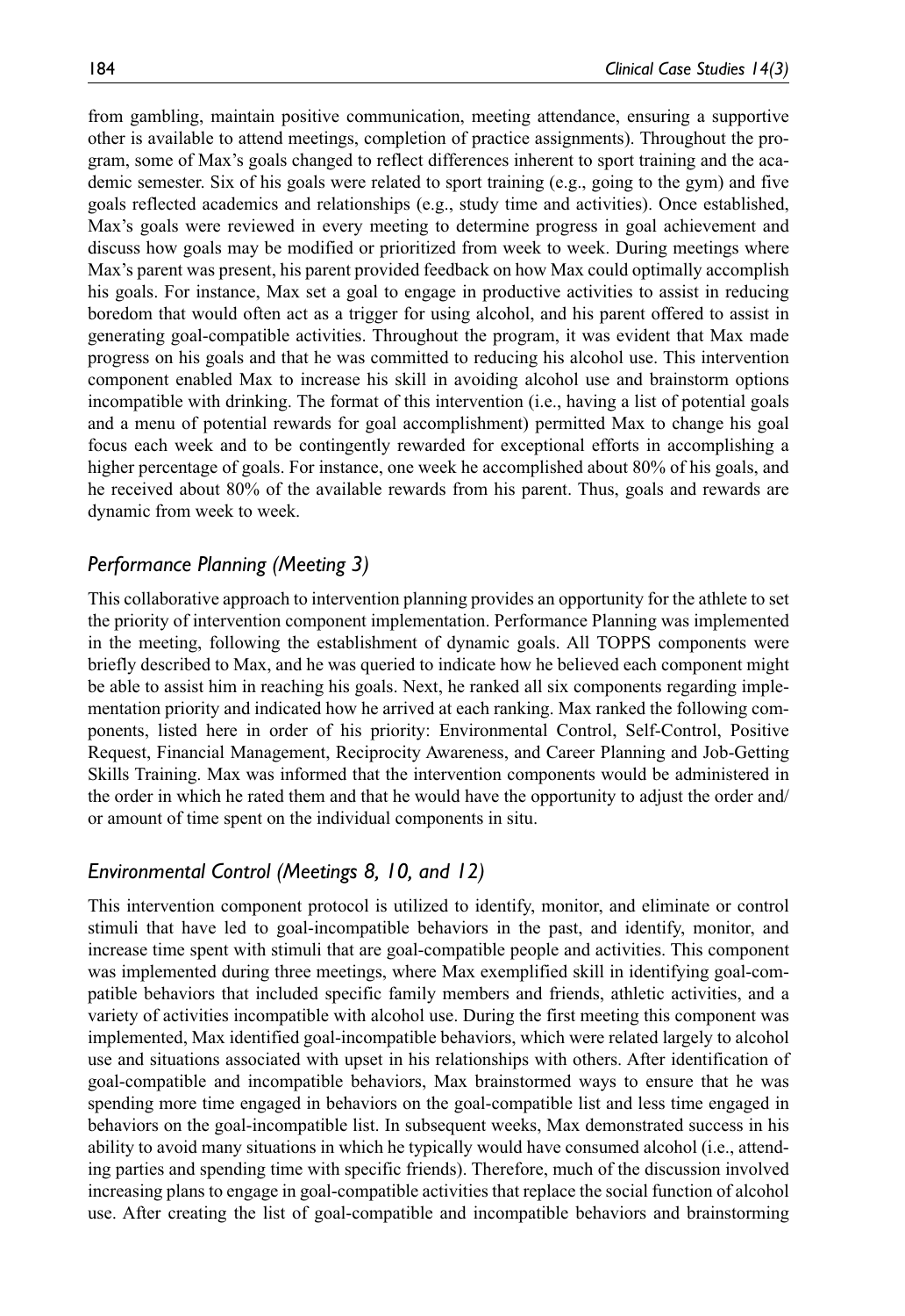ways to engage in goal-compatible behaviors while avoiding goal-incompatible behaviors, Max was instructed to mark the days he engaged in the behaviors on this list over the next week. Max tracked the listed behaviors for the subsequent 2 weeks, and these monitored behaviors were reviewed in Meetings 10 and 12. During the discussion of his behavior tracking, he reported how he was able to engage in his goal-compatible activities and was provided with descriptive praise. For instance, he participated in social events with his family, and avoided environments where he previously engaged in alcohol use and other problem behaviors and thoughts. He reported goalincompatible activities and skills he utilized to avoid alcohol use and other problem behaviors and thoughts. He was assigned to practice these skills outside of meetings.

# *Self-Control (Meetings 7 and 9)*

Self-control was utilized during two meetings and was utilized to teach the skill of gaining awareness, and then managing triggers for negative thoughts, images, feelings, and behaviors that lead to impulsive behaviors (e.g., substance use, negative thoughts that impede sport performance, arguments). Alcohol use was targeted in this intervention component, and Max was taught to engage in a sequence of actions to manage his triggers to drink, and included stating "stop" aloud forcefully upon the first image, urge or desire for alcohol use (i.e., thought stopping), thinking of a negative consequence specific to Max as well as others who are loved, relaxation (diaphragmatic breathing), generating non-alcohol-related alternatives, generating good things and bad things about each alternative, describing what it would be like to implement the chosen nonalcohol-associated alternative successfully (imagery), describing someone who is loved reacting positively to being told that Max had avoided alcohol use, and describing several reinforcing aspects specific to having avoided alcohol use in the respective situation. The steps involved in this component were first modeled in the meeting by the performance coach, and then Max demonstrated the steps using the scenario of arriving at a social event and avoiding alcohol use. He rated how well he felt when he accomplished each step during the role-play on a scale of 0 (forgot the step) to 100 (perfect, couldn't get any better), and the performance coach and Max's parent provided feedback specific to what was performed well and how he might improve his selfcontrol skill sets in for the future. Max reported that utilizing self-control would significantly reduce his likelihood of drinking, and believed thought stopping and relaxation steps were the most important steps for him. Although Max was encouraged to use the self-control component to assist impulsive behaviors and thoughts that were not specific to substance use, Max desired to utilize self-control for alcohol use only.

### *Reciprocity Awareness (Meetings 11 and 12)*

The underlying assumption of this intervention component is that positive relationships are based on reciprocal reinforcement. This component consists of Max and his supportive others exchanging things they "admired, respected, or loved" about one another, including personal qualities or actions performed. Reciprocity awareness is geared at enhancing or maintaining positive relationships between athletes and their significant others, as well as addressing underlying issues associated with resentment and miscommunication, and building positive atmosphere in meetings. Behavioral shaping was utilized to encourage Max and his parent to only express positive qualities about each other, and reframe from statements that suggested the other person was not meeting expectations or doing enough of the activity or quality appreciated.

### *Positive Request (Meetings 10-12)*

This intervention component aims to improve positive communication by teaching effective and appropriate techniques when making requests of others. Positive request involves a series of nine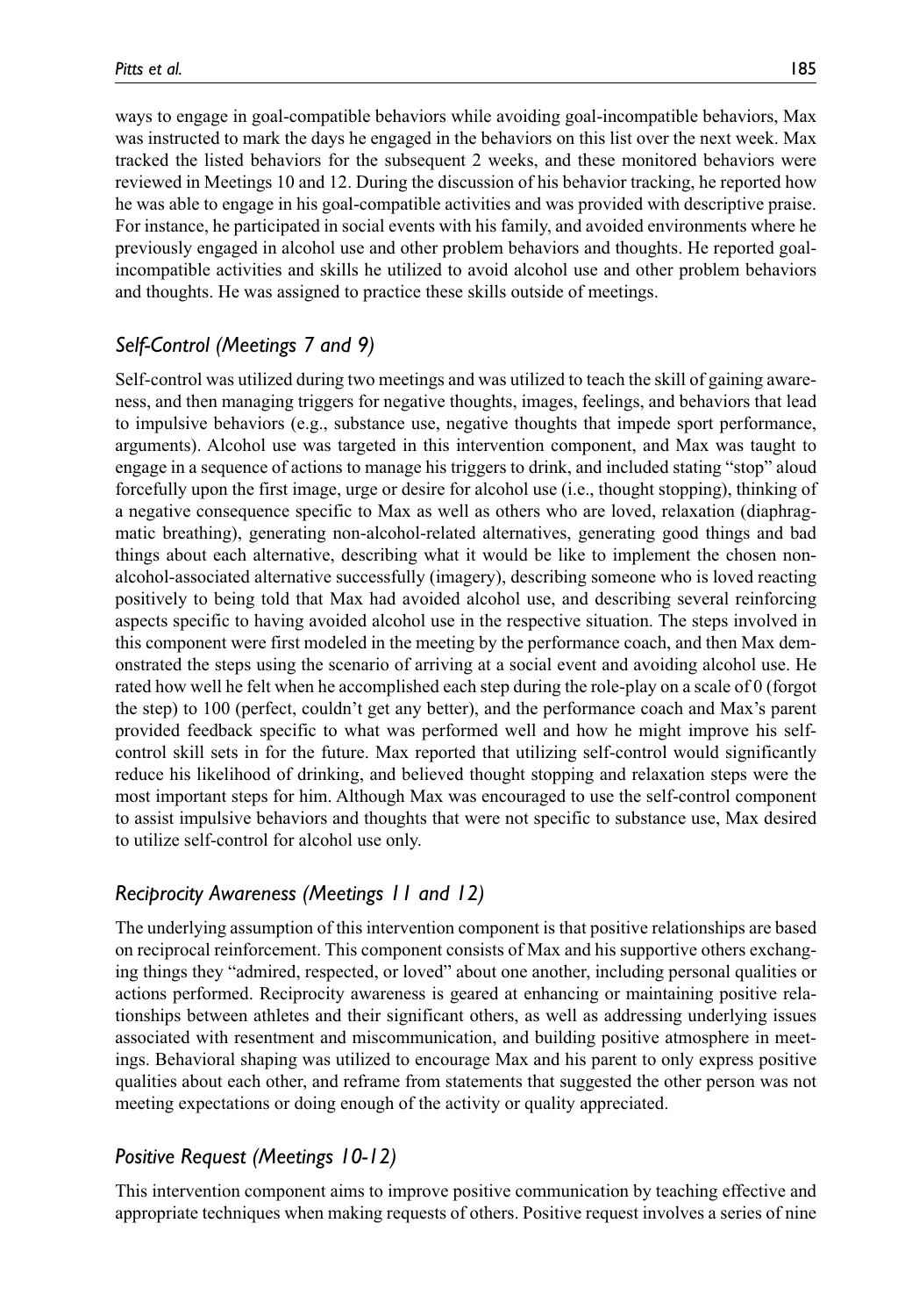implementation steps, each intended to increase the likelihood that the person receiving the request will be motivated to comply (i.e., request a specific action, state how it would be difficult for the person to do what is requested, state how it would be beneficial for other person if request performed, state how it would be good for you if request performed, offer to help the person get the request done, offer to do something for recipient, express appreciation if other person were to complete request, suggest something that would be an alternative action, ask the other person to suggest an alternative if request will not be performed). This skill was reviewed several times throughout intervention. The performance coach first modeled a request that was specific to Max asking his non-participating parent to stop asking him to repeatedly do a common task. Max then practiced making requests to supportive others. Upon receiving requests from others, Max was taught to report what he liked about how the request was made and to initiate a positive request of his own until compromise was achieved.

#### *Post-Intervention Assessment Results*

Post-intervention assessment results are presented in Table 1 with the exception of SIC and SARI results because these scores were essentially the same as those obtained on this measure during baseline. After intervention, a post-assessment was administered (91 days after pre-intervention assessment). Max reported complete abstinence from alcohol and drug use. A 68% reduction was indicated for instances of unprotected sex (from 1.0 to 0.32 per 30 days). Post-intervention assessment *T* score results for the SCL-90-R indicated that all of the pre-intervention elevated symptom constructs reduced with the exception of Somatization (*T* score increased from 0.58 to 0.83). Specific to his overall psychological distress, the Global Severity Index score was reduced by 43%, which corresponds to a *T* score reduction from over 3 *SD*s above the mean to just over 2 *SD*s above the mean. Symptom construct reductions were observed in Anxiety (72%), Hostility (62%), Depression (61%), Interpersonal Sensitivity (45%), Paranoid Ideation (44%), Psychoticism (53%), and Obsessive-Compulsive (6%). Max's improvement from pre- to post-assessment on the Depression construct was reflected in a BDI-II total score reduction of 33% (from mild down to minimal depression).

### **8 Complicating Factors**

One common factor that negatively affects comprehensive performance programming with student-athletes is the intensive time demands placed on them, which can act as a barrier to seeking assistance from programs such as TOPPS (Lopez & Levy, 2013). Indeed, Max reported intensive time commitments; he had to manage job shifts and schedule training, classes, homework, and personal time with others. His supportive others also reported busy schedules that were not consistent with Max's schedule. Moreover, his supportive others initially appeared to underestimate the importance of their participation in Max's intervention planning, perhaps lowering their enthusiasm for meeting attendance. To assist his supportive others in understanding why their meeting attendance was important, Max was instructed to indicate to them how their attendance was appreciated during Reciprocity Awareness, and that their support was important to his goal achievement when reviewing Dynamic Goals and Rewards. The role of significant others was also extensively reviewed during the initial engagement calls to both Max and his supportive others, and during the Orientation meeting. Time management issues were addressed by teaching Max to plan events during his review of Dynamic Goals and Rewards and Environmental Control.

### **9 Access and Barriers to Care**

Research has demonstrated that when family members are incorporated into intervention planning more favorable outcomes can be obtained (Sisson & Azrin, 1986). However, parents and other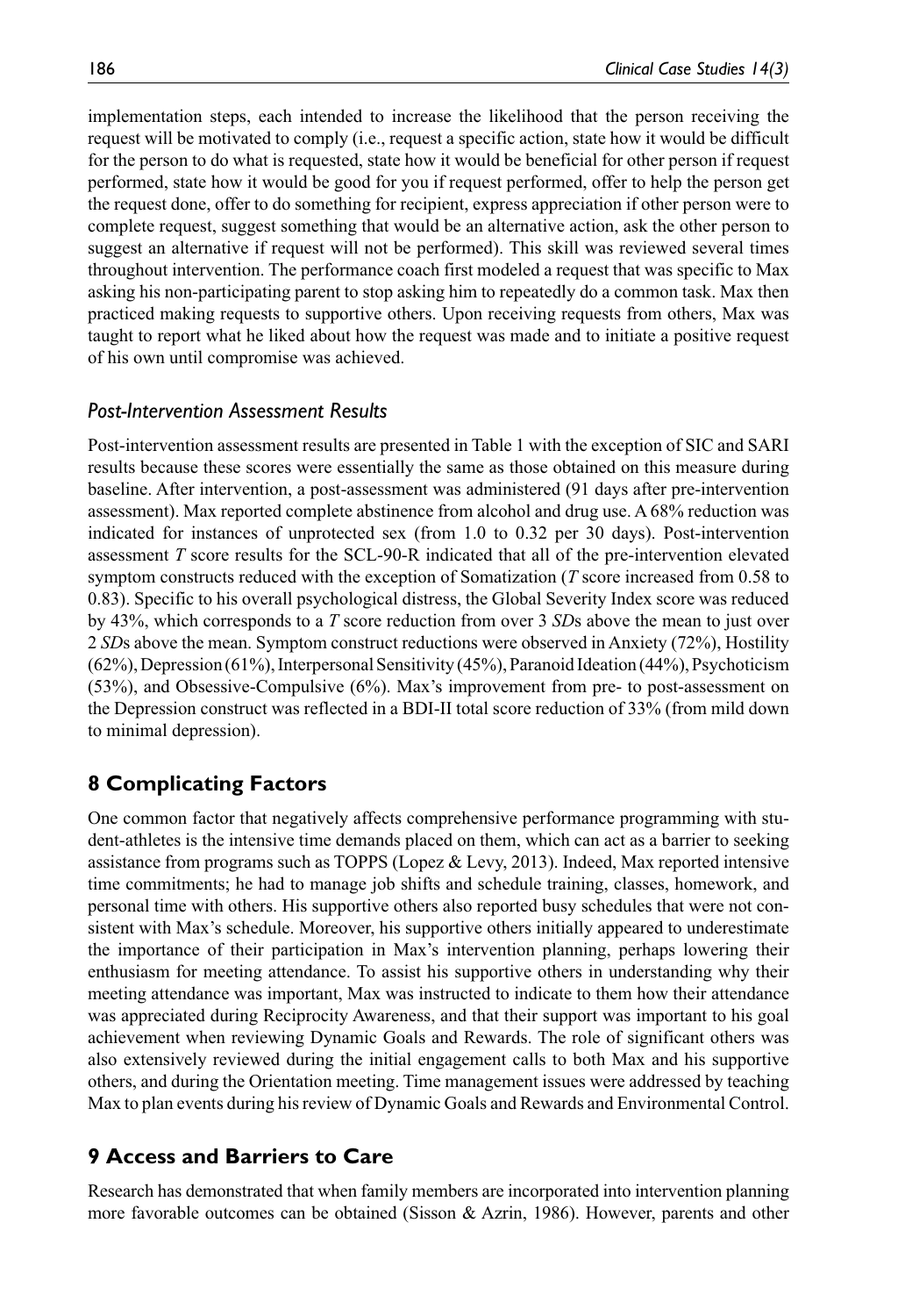close friends of student-athletes may reside out-of-town or evidence schedules that are very different from student-athletes, which adds an additional barrier for attendance. To enable Max's parent to attend more meetings, conference phone calls were utilized in which his parent called during any portion of the meeting in which the parent was availabile. Phone participation was useful in supporting Max's performance goals, even when these phone calls were brief. Problems getting to meetings were also minimized by permitting Max to attend meetings on-campus between classes and extending meeting availability as recommended by others (Lopez  $\&$  Levy, 2013). Max requested to have more than 12 meetings in the program, but due to institutional review board policy, he was referred to a campus counseling program. His request, however, ultimately resulted in an extension of up to 3 meetings for all future participants when desired by athletes.

Meeting confidentiality of participants by mental health professionals is protected by both federal and state laws (with a few exceptions, including harm to self and others and court subpoenas). However, in conducting family-based interventions, this concern becomes difficult to manage. Therefore, the performance coach was trained to avoid disclosure of information provided in confidence by Max when supportive others were involved in the meetings, and meeting conversations were oriented to reviewing positive accomplishments and efforts to attain future goals through skill development.

### **10 Follow-Up**

#### *Summary Comparison of Pre-Intervention and Post-Intervention Assessments*

Two follow-up assessments were administered approximately 1 month and 3 months after the conclusion of intervention to determine whether intervention effects were sustained over time (results are available in Table 1). There were substantial reductions in TLFB alcohol use from pre-assessment through the follow-up assessments, despite a small increase after the conclusion of intervention. At the first follow-up (1 month post-intervention), decreases from the pre-assessment were observed: Days of binge drinking decreased 45%, number of drinks decreased 55%, and instances of unprotected sex decreased 3%. Days of use of other drugs, cannabis use, and number of legal citations were all 0. At the second follow-up (3 months post-intervention), decreases from the pre-assessment were found: Days of binge drinking decreased to 58%, and number of drinks decreased to 48%. Days of cannabis use and instances of unprotected sex were 0 at the second follow-up. There was 1 day of other drug use and one legal citation reported at the second follow-up.

Reductions in psychiatric symptoms of the SCL-90-R were largely maintained at the two follow-ups. One exception was the Phobic Anxiety scale, which increased from the previous time points; however, at the pre- and post-intervention assessment, the score was the lowest subscale possible (0) and the follow-up assessment results (.29) were in the average range (*T* score = 63). After an initial large reduction from pre- to post-intervention, the BDI-II scores at the follow-ups were similar to the scores at baseline. Results for SIC and SARI did not show notable changes from pre- or post-intervention assessments to the two follow-up assessments.

#### **11 Performance Programming Implications of the Cases**

This case demonstrates the utility of parental involvement when attempting to accomplish life and sport goals in college student-athletes. The awareness of Max's parent to specific intervention goals and the supportive behaviors that were explicitly identified during meetings enhanced generalization of Max's cognitive and behavioral skills outside of meetings, and created an environment where Max was held accountable for goal progression. His parent provided contingent support for goal accomplishments that were meaningful and naturally present in the environment. This case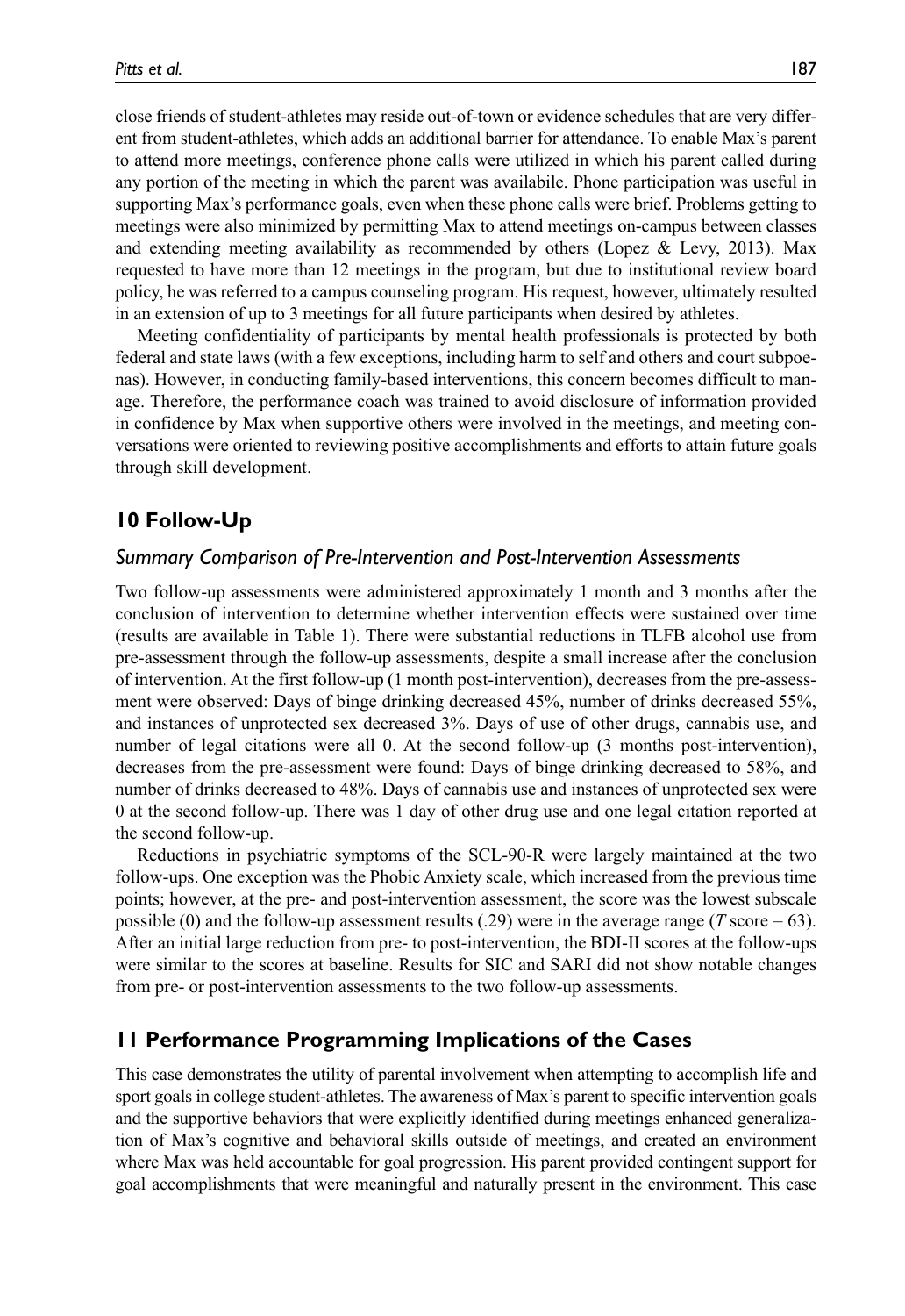exemplifies the importance of addressing sports as a central focus when managing concerns that are traditionally seen in campus counseling centers. Indeed, doing so appeared to enhance Max's pursuit of intervention through the process of de-stigmatization. Along these lines, athletes often acknowledge the importance of managing mental aspects in their sport. However, utilization of programs that are aimed at developing their mental skill sets may be low due to anticipated stigma associated with psychologically based treatment programs (Donohue et al., 2013; Lopez & Levy, 2013). Therefore, intervention components within TOPPS, as well as the positive style of TOPPS' performance coaches, offer a unique positive alternative to traditional counseling regimes.

### **12 Recommendations to Clinicians and Students**

Max's case adds to our knowledge-base that TOPPS can help collegiate athletes avoid alcohol use and accomplish other important pro-social goals. It is likely that the substantial declines in psychiatric symptoms were assisted by Max's reduction in alcohol use, as ample research indicates that psychiatric symptoms co-occur with alcohol misuse. Although Max's scores measuring potential interferences in his sport training and competition were not a central area of symptom reduction, the incorporation of sport performance into intervention likely contributed to intervention engagement and retention and bolstered his motivation for intervention goals outside of sports. Indeed, discussing Max's athletic ambitions and involvement assisted in quickly building rapport and assisted in understanding his approach to goal achievement and life perspective. The goals Max selected for sport performance enhancement were apropos for comprehensive approaches recommended by many scholars who find intervention is most successful when a variety of health behaviors are simultaneously targeted in intervention.

Overall, this case demonstrates several important considerations. First, data in this case example suggest that TOPPS is adaptable in managing various mental-health-oriented goals. Targeting alcohol use through several types of intervention components was useful for Max to build skills in avoiding alcohol use as well as weekly tracking of behaviors that are incompatible with drinking. However, it is important to indicate that TOPPS, like other mental health programs, is not a definitive intervention. In this study, Max improved in most of the outcome measures across time, especially while he was receiving intervention. Nevertheless, relapse in substance use is a common phenomenon and Max's case demonstrated recurrence of substance use. Given that he requested additional meetings, it may be that the dosage of TOPPS should be increased for some athletes, which may have prevented drug use that was detected during the last follow-up assessment. Occasional "booster" sessions would be another viable option to maintain intervention gains and support generalization of skill sets. In this study, booster meetings would have interfered with the AB study design. However, research indicates the utility of such methods to reinforce intervention gains (Whisman, 1990).

#### **Declaration of Conflicting Interests**

The author(s) declared no potential conflicts of interest with respect to the research, authorship, and/or publication of this article.

#### **Funding**

The author(s) disclosed receipt of the following financial support for the research, authorship, and/or publication of this article: This research was supported by grant from the National Institute on Drug Abuse (1 R01DA031828, PI Donohue).

#### **References**

American Psychiatric Association. (2000). *Diagnostic and statistical manual of mental disorders* (4<sup>th</sup> ed., text rev.) Washington, DC: Author.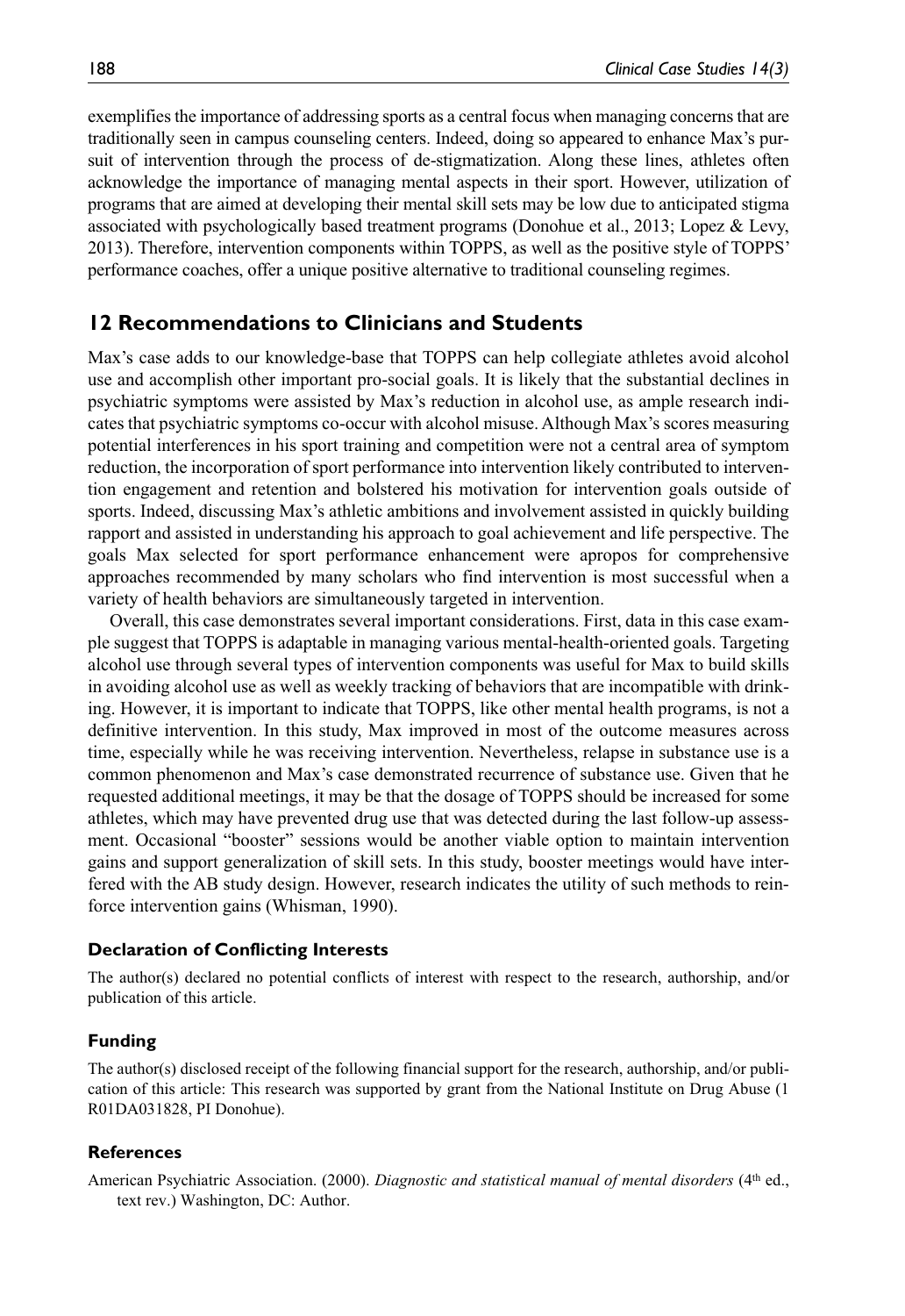- Beck, A. T., Steer, R. A., & Brown, G. K. (1996). *Manual for the Beck Depression Inventory–II*. San Antonio, TX: The Psychological Corporation.
- Benton, S. A., Robertson, J. M., Tseng, W. C., Newton, F. B., & Benton, S. L. (2003). Changes in counseling center client problems across 13 years. *Professional Psychology: Research and Practice*, *34*, 66-72. doi:10.1037/0735-7028.34.1.66
- Brenner, J., & Swanik, K. (2007). High-risk drinking characteristics in collegiate athletes. *Journal of American College Health*, *56*, 267-271. doi:10.3200/JACH.56.3.267-272
- Chow, G. M., Donohue, B., Pitts, M., Loughran, T., Schubert, K. N., Gavrilova, Y., & Diaz, E. (2014). Results of a Single Case Controlled Study of The Optimum Performance Program in Sports in a Collegiate Athlete. *Clinical Case Studies*, *14*, 191-209.
- Derogatis, L. R. (1994). *Symptom Checklist-90-R: Administration, scoring, and procedures manual* (3rd ed.). Minneapolis, MN: National Computer Systems.
- Donohue, B., & Allen, D. A. (2011). *Treating adult substance abuse using family behavior therapy: A stepby-step approach*. New York, NY: John Wiley.
- Donohue, B., & Azrin, N. H. (2011). *Treating adolescent substance abuse using family behavior therapy: A step-by-step approach*. New York, NY: John Wiley.
- Donohue, B., Chow, G. M., Pitts, M., Loughran, T., Schubert, K. N., Gavrilova, Y., & Allen, D. N. (2014). Piloting A Family-Supported Approach to Concurrently Optimize Mental Health and Sport Performance in Athletes. *Clinical Case Studies*, *14*, 159-177.
- Donohue, B., Miller, A., Crammer, L., Cross, C., & Covassin, T. (2007). A standardized method of assessing sport specific problems in the relationships of athletes with their coaches, teammates, family, and peers. *Journal of Sport Behavior*, *30*, 375-397.
- Donohue, B., Pitts, M., Gavrilova, Y., Ayarza, A., & Cintron, K. (2013). A culturally sensitive approach to treating substance abuse in athletes using evidence-supported methods. *Journal of Clinical Sport Psychology*, *7*, 98-119.
- Donohue, B., Silver, N. C., Dickens, Y., Covassin, T., & Lancer, K. (2007). Development and psychometric evaluation of the Sport Interference Checklist. *Behavior Modification*, *31*, 937-957. doi:10.1177/0145445507303827
- Donohue, B., Strada, M. J., Rosales, R., Taylor-Caldwell, A., Hise, D., Ahman, S., & Laino, R. (2006). The Semistructured Interview for Consideration of Ethnic Culture in Therapy Scale: Initial psychometric and outcome support. *Behavior Modification*, *30*, 867-891.
- Elison, J., & Partridge, J. A. (2012). Relationships between shame-coping, fear of failure, and perfectionism in college athletes. *Journal of Sport Behavior*, *35*, 19-39.
- First, M. B., Spitzer, R. L., Gibbon, M., & Williams, J. B. (2002). *Structured clinical interview for DSM-IV-TR axis I disorders, research version, non-patient edition (SCID-I/NP)*. New York: Biometrics Research, New York State Psychiatric Institute.
- Hildebrand, K. M., Johnson, D. J., & Bogle, K. (2001). Comparison of patterns of alcohol use between high school and college athletes and non-athletes. *College Student Journal*, *35*, 358-365.
- Leichliter, J. S., Meilman, P. W., Presley, C. A., & Chasin, J. R. (1998). Alcohol use and related consequences among students with varying levels of involvement in college athletics. *Journal of American College Health*, *46*, 257-262. doi:10.1080/07448489809596001
- Lopez, R. L., & Levy, J. L. (2013). Student athletes' perceived barriers to preferences for seeking counseling. *Journal of College Counseling*, *16*, 19-31. doi:10.1002/j.2161-1882.2013.00024.x
- Lu, F. J. H., Hsu, Y. W., Chan, Y. S., Cheen, J. R., & Kao, K. T. (2012). Assessing college student-athletes life stress: Initial measurement development and validation. *Measurement in Physical Education and Exercise Science*, *16*, 254-267. doi:10.1080/1091367X.2012.693371
- Martens, M. P., Dams-O'Connor, K., & Beck, N. C. (2006). A systematic review of college student-athlete drinking: Prevalence rates, sport-related factors, and interventions. *Journal of Substance Abuse Treatment*, *31*, 305-316. doi:10.1016/j.jsat.2006.05.004
- Nelson, T. F., & Wechsler, H. (2001). Alcohol and college athletes. *Medicine & Science in Sports & Exercise*, *33*, 43-47. doi:10.1097/00005768-2000101000-00008
- Pinkerton, R. S., Hinz, L. D., & Barrow, J. C. (2013). The college student-athlete: Psychological considerations and interventions. *Journal of American College Health*, *13*, 218-226. doi:10.1080/07448481. 1989.9939063